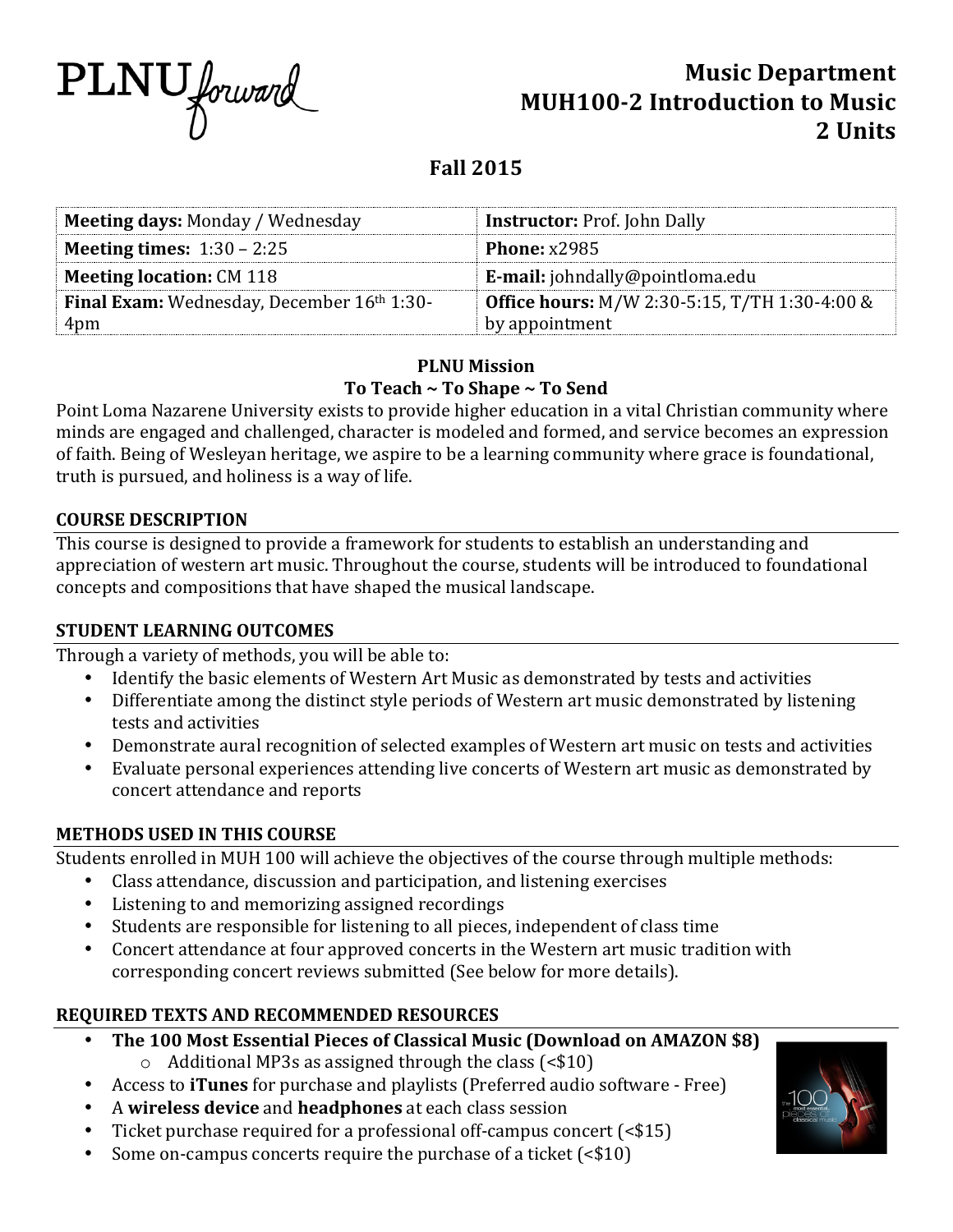# **ATTENDANCE AND PARTICIPATION**

Regular and punctual attendance at all classes is considered essential to optimum academic achievement. Due to the importance of lectures, in-class presentations, group activities, and class discussions you will receive credit for your attendance.

#### **UNIVERSITY ATTENDANCE POLICY**

If the student is absent from more than  $10$  percent of class meetings, the instructor has the option of filing a written report, which may result in de-enrollment. If the absences exceed 20 percent, the student may be de-enrolled without notice. If the date of de-enrollment is past the last date to withdraw from a class, the student will be assigned a grade of W or WF consistent with university policy in the grading section of the catalog. See Academic Policies in the undergrad student catalog.

#### **LISTENING**

The principal homework for this class is to listen to and memorize our assigned recordings. The following are some suggestions on how to memorize this music effectively.

- Listen multiple times each day for a total of 30 minutes of listening per day
- Create a "system" to help you identify compositions (Flash Cards, Excel Document, iTunes Labels)
- Listen or view performances of the works on YouTube
- Take notes in-class (to keep track of time periods and composers)

For each full-length piece, you should be able to identify the composition's name, composer, and time period after listening to as little as ten seconds from anywhere within the piece.

#### **ASSESSMENT AND GRADING**

Students will be evaluated on their daily work, on their playing tests, and on their improvement

| Category                                     | Percentage                   |  |
|----------------------------------------------|------------------------------|--|
| Class Participation, Quizzes, and Group Work |                              |  |
| <b>Concert Reports</b>                       | 20 (5 extra credit possible) |  |
| Midterm Exam - First Week of March           |                              |  |
| Final Exam (Cumulative)                      |                              |  |

| <b>PERCENTAGE</b> | <b>GRADE</b> | <b>PERCENTAGE</b> | <b>GRADE</b> |
|-------------------|--------------|-------------------|--------------|
| 100-93            |              | 76.9-73           |              |
| 92.9-90           |              | 72.9-70           |              |
| 89.9-87           | B+           | 69.9-67           | I)+          |
| 86.9-83           |              | 66.9-63           |              |
| 82.9-80           | B-           | 62.9-60           |              |
| 79.9-77           | 74           | Below 60          |              |

#### Grading for this course is on a fixed scale:

#### **INCOMPLETES AND LATE ASSIGNMENTS**

All assignments are to be submitted/turned in by the beginning of the class session on the day they are due—including assignments posted in Canvas. Late assignments are not accepted, so if there are any issues you know about that may prevent you from completing an assignment in a timely manner, be sure to discuss it with me before the due date! Concert Reports are due no later than one week after the event.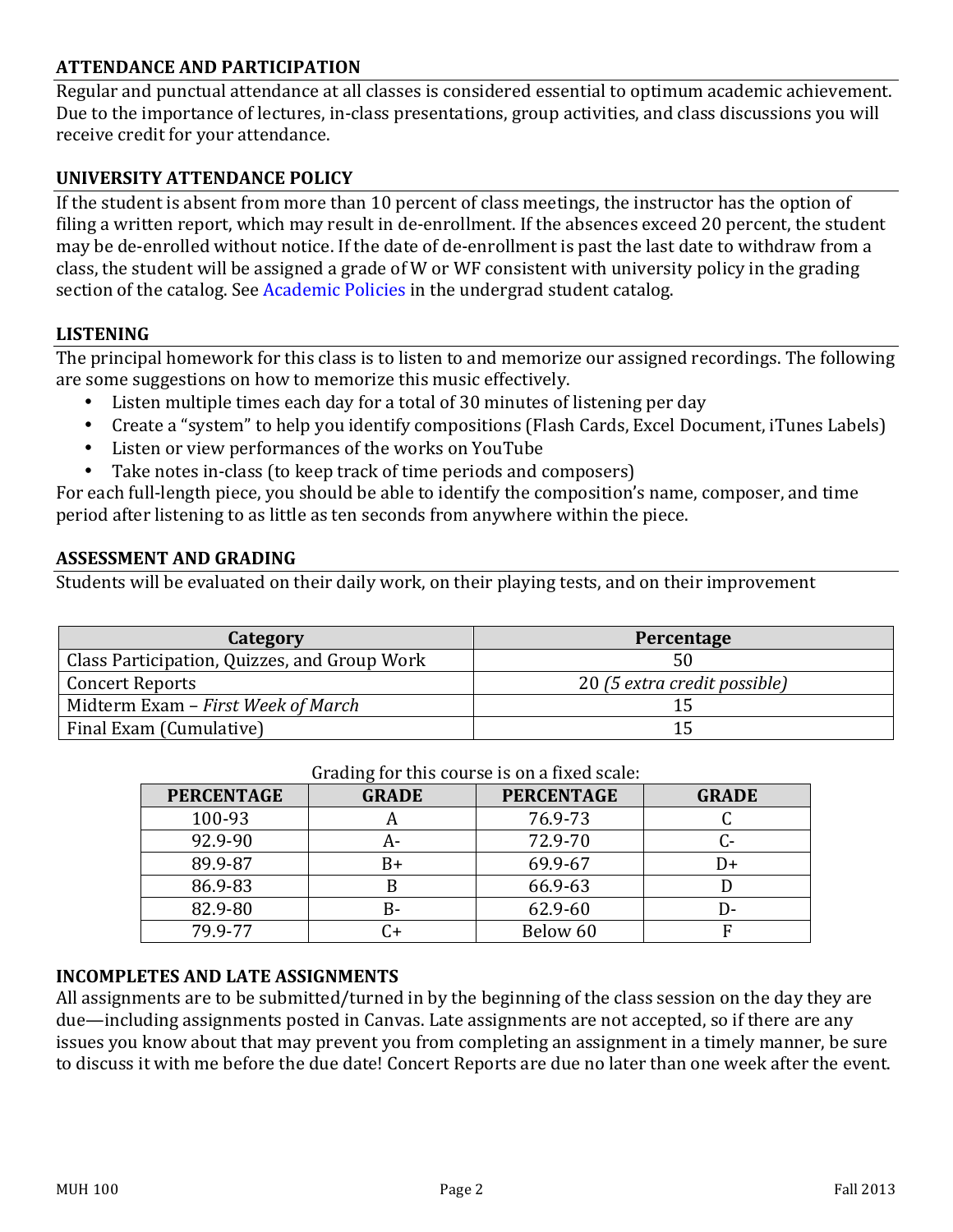#### **FINAL EXAMINATION POLICY**

Successful completion of this class requires taking the final examination on its scheduled day -*Wednesday, December 16<sup>th</sup> 1:30-4pm*. No requests for early examinations or alternative days will be approved.

## **CONCERT ATTENDANCE POLICY**

Attendances at live concerts help students to gain a greater understanding of the complexities of this art form to help you experience how live performance enriches musical understanding and appreciation.

You are asked to attend a **minimum four concerts (in their entirety)** during the semester A minimum of **one of them must to be a pre-approved off-campus professional** (see below) Concerts need to **represent western art music** (not musical theatre, gospel, rock, pop, etc) **One** of the 3 On-campus concerts may be a of the jazz idiom (PLNU Jazz Band or Vocal Jazz)

#### **PLNU On-campus Concerts:**

http://www.pointloma.edu/experience/academics/schools-departments/department-music/music-events

#### **Approved Off-Campus Professional Concert Opportunities** *(will require the purchase of a ticket):* **San Diego Symphony** http://www.sandiegosymphony.org/

*Student Last Minute Discount tickets are available for selected performances for \$10 cash only. ALWAYS CALL* BEFORE HEADING DOWN. Great programs such as Symphony Night Live are available. Call 619.235.0804. La Jolla Music Society www.LJMS.org

**San Diego Opera** www.sdopera.com

Los Angeles Philharmonic http://www.laphil.com/ Los Angeles Opera http://www.losangelesopera.com/ La Jolla Symphony & Chorus http://www.lajollasymphony.com/index.php

#### **CONCERT REPORTS**

**Submit on Canvas within one week of the concert.** Requirements are found on Canvas. **Minimum Submission Timeline:** 

Minimum of 1 attended by  $10/12 \sim 2$  attended by  $11/2 \sim 3$  attended by  $11/30$ On-Campus  $#1$  submission will close on  $11/2$  On-Campus  $#2$  submission will close on  $11/30$ All reports due by noon on  $12/14$ 

#### **USE OF TECHNOLOGY**

Point Loma Nazarene University encourages the use of technology for learning, communication, and collaboration. It is each student's responsibility to check his or her PLNU email on a daily basis. Since Canvas will be used in this course, it is each student's responsibility to be able to access Canvas and complete required tasks on time. Audacity and iTunes are preferred software and are available for free online (tutorials are available on Canvas). For help contact the Helpdesk x2222.

You are encouraged to bring your laptop, iPad, and/or cell phone to class—but please make sure you use them appropriately and responsibly. If a tech tool becomes a distraction or disruption while class is in session, I will ask you to put it away or invite you to no longer bring it to class.

#### **ACADEMIC DISHONESTY**

Students should demonstrate academic honesty by doing original work and by giving appropriate credit to the ideas of others. As explained in the university catalog, academic dishonesty is the act of presenting information, ideas, and/or concepts as one's own when in reality they are the results of another person's creativity and effort. Violations of university academic honesty include cheating, plagiarism, falsification,